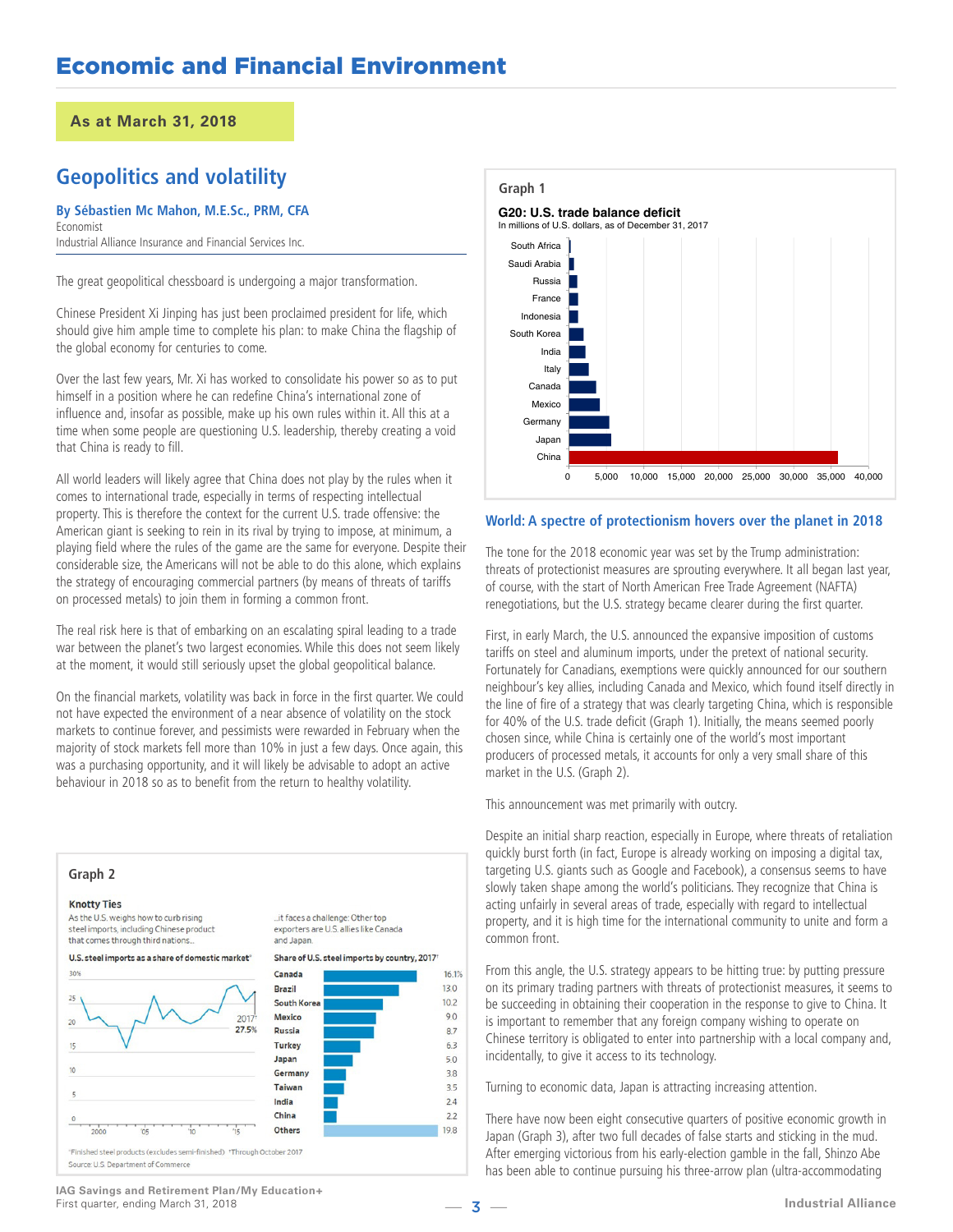## **As at March 31, 2018**

monetary policy, fiscal stimulus and structural reforms), which now seems to be bearing fruit. Inflation, which had eluded Japan for more than twenty years, is now heading steadily toward the 2% target (Graph 4). This makes the Bank of Japan confident that it, too, will eventually be able to normalize its monetary policy. But caution is still required, and the bank's governor, Haruhiko Kuroda, does not expect to make any changes in direction until at least 2020.

One of the main goals sought by the Abe government was to raise women's participation rate in the labour market; at the moment, the results are highly encouraging. The net effect is that total employment has risen in Japan, despite a decline in the overall population (Graph 5). This is therefore quite an achievement for a country feeling the full brunt of an ageing population.

#### **Europe: Good news continues**

The Old Continent has just had its best economic year in over ten years, and all indications are that 2018 will be a good one too.

Economic growth in the eurozone was at its highest since the financial crisis, growing at a pace of 2.7% in 2017. Household confidence was also strong at the start of the year, despite a slight drop as compared to the 17-year high reached last quarter.

All this momentum is reflected in the evolution of the European credit cycle, which continues to accelerate for both households and businesses (Graph 6). And this is precisely the result sought by the European Central Bank (ECB), which for the last two years has maintained one of the most accommodating monetary policies on the globe, with a negative key rate and monthly bond purchases on the secondary market (a measure commonly known as quantitative easing).

There has also been continuous improvement on the job market.

The rate of job creation in the eurozone surpassed 1.5% in 2017, a level not seen since the end of 2007, a clear acceleration since 2014, and even outpacing the U.S. (Graph 7). In fact, one will recall that the eurozone lost jobs in 2012 and 2013!



#### **The Japanese economy finally shows a stable growth profile**

*Quartely GDP growth, in %, annualized rate*



| Chart 1                                                  |  |  |  |  |  |  |
|----------------------------------------------------------|--|--|--|--|--|--|
| Returns of the Canadian Bond Market as at March 31, 2018 |  |  |  |  |  |  |

| Index                                 | Returns (%) |        |  |  |
|---------------------------------------|-------------|--------|--|--|
|                                       | 3 months    | 1 year |  |  |
| FTSE TMX Canada Universe Bond Index   | 0.1         | 1.4    |  |  |
|                                       |             |        |  |  |
| FTSF TMX Canada Short Term Bond Index | 0.2         | (0.4)  |  |  |
| FTSF TMX Canada Mid Term Bond Index   | 0.0         | (0.5)  |  |  |
| FTSE TMX Canada Long Term Bond Index  | 0.0         | 5.1    |  |  |
|                                       |             |        |  |  |
| FTSE TMX Canada Federal               | 0.3         | (0.2)  |  |  |
| <b>FTSF TMX Canada Provincial</b>     | (0.3)       | 7.6    |  |  |
| <b>FTSE TMX Canada Municipal</b>      | 0.0         | 2.9    |  |  |
| FTSE TMX Canada Corporate             | 0.3         | 1.8    |  |  |

This sharp improvement of the situation is such that the unemployment rate within the eurozone reached 8.7% at the end of 2017, a high level by North American standards but which nonetheless represents significant progress compared to levels of over 12% in 2013. Looking more closely at a reduced sample of the 28 largest economies of the region, the unemployment rate dips to 7.3%, a level that is barely a few tenths of a percentage higher than the prerecession lows observed in early 2008 (Graph 8).

All this progress was sufficient to convince the ECB to prepare the ground for the following stage: normalization of its monetary policy. At this time, the ECB is gradually reducing the size of its monthly bond purchases with a goal to ending them by September 2018.

Meanwhile, investors are looking everywhere for hints of when the first hike of the ECB's key rate might occur.

A first signal was perhaps given in March, when the ECB communicated its most recent decision. Although the Governing Council opted to maintain the status quo, the press release accompanying this statement no longer mentioned the possibility of extending or increasing the size of the monthly purchases, marking a significant change in tone.

Some media then reported comments by members of the council suggesting that a strategy of gradually raising the key rate could be implemented starting in the first half of 2019. We therefore expect changes in European monetary policy to exert upward pressure on global interest rates in the coming year.

#### **United States: Year 2 of the Trump era**

We are now entering the second year of Donald Trump's presidency, and it seems that this year could be even more eventful than the first.

While 2017 was clearly focused on the domestic economy (e.g. deregulation of the financial sector, major tax reform), it seems that the Trump administration is looking outside the country in 2018. Beyond the inflammatory declarations, the U.S. trade strategy is starting to take shape.

It all began, as mentioned above, with the 2017 launching of the renegotiation of NAFTA, the most important trade agreement on the planet. No one questioned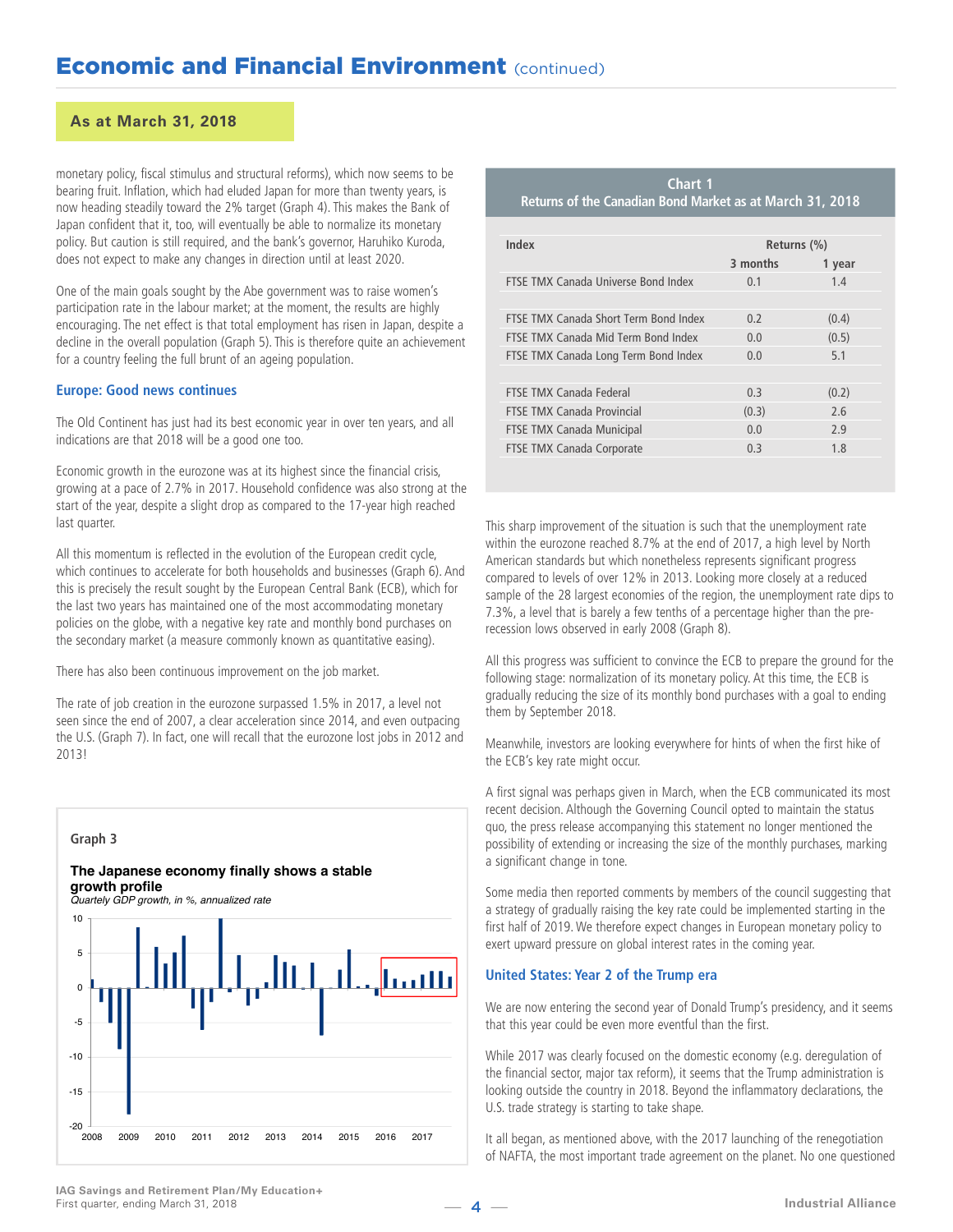| <b>Chart 2</b> |  |                                     |  |  |  |  |  |
|----------------|--|-------------------------------------|--|--|--|--|--|
|                |  | Market Returns as at March 31, 2018 |  |  |  |  |  |

| Index                               | Returns (%) |        |  |  |
|-------------------------------------|-------------|--------|--|--|
|                                     | 3 months    | 1 year |  |  |
| FTSE TMX Canada 91 Day T-Bill Index | 0.3         | 0.8    |  |  |
| FTSF TMX Canada Universe Bond Index | 0.1         | 1.4    |  |  |
| S&P/TSX Composite Index             | (4.5)       | 1.7    |  |  |
| S&P 500 (Can. \$)                   | 7.1         | 10.2   |  |  |
| MSCI - EAFE (Can. \$)               | 1.3         | 11.0   |  |  |
| MSCI - World (Can. \$)              | 1.6         | 9.8    |  |  |
|                                     |             |        |  |  |
| Exchange Rate (Can. \$ / US \$)     | 7.9         | (3.3)  |  |  |
|                                     |             |        |  |  |

### **Chart 3 Market Returns as at March 31, 2018**

| Index                             | Returns $(\%)$ |        |  |
|-----------------------------------|----------------|--------|--|
|                                   | 3 months       | 1 year |  |
| <b>S&amp;P/TSX Sector returns</b> |                |        |  |
| Energy                            | (9.4)          | (10.9) |  |
| <b>Materials</b>                  | (4.3)          | (2.9)  |  |
| Industrials                       | (2.6)          | 10.7   |  |
| <b>Consumer Discretionary</b>     | (2.9)          | 11.4   |  |
| <b>Consumer Staples</b>           | (5.9)          | (1.2)  |  |
| Health Care                       | (13.5)         | 29.0   |  |
| <b>Financials</b>                 | (3.5)          | 5.7    |  |
| Information Technology            | 10.2           | 20.3   |  |
| <b>Telecommunication Services</b> | (6.7)          | 2.0    |  |
| <b>Utilities</b>                  | (5.9)          | (2.8)  |  |
| <b>Real Estate</b>                | 0.5            | 6.8    |  |
|                                   |                |        |  |
| S&P/TSX Composite Index           | (4.5)          | 1.7    |  |

the need to update the terms of this 25-year-old agreement, which no longer accurately reflected the North American reality. At the same time, the exercise provided the President with a test bench to prepare his negotiation strategy for his real target: China.

In addition to its practices of not respecting intellectual property, China is commonly accused of flooding certain markets, such as steel, with products sold at prices considered to be unreasonably low, an obvious advantage for the Chinese who operate under a controlled economy where the government can direct the use of resources as it sees fit. For example, the Chinese government can acquire international market share by directing loans and workers into a particular sector, resulting in lower production costs than its competitors.

This therefore brings us to the slapping of tariffs on aluminum and steel, which at first glance seem to miss the true mark, but which, upon closer inspection, are perhaps merely a bargaining tool for the Americans vis-à-vis their trading partners. Any country wishing to be exempted from these tariffs is encouraged,

among other conditions, to side with the U.S. on the issue of China's trading practices.

After this initial phase, the Trump administration proceeded to the second step at the end of March, with the announcement of tariffs targeting approximately US\$50 billion in goods imported from China. It also announced its intention to drastically limit access for Chinese companies wishing to make acquisitions on U.S. soil. China's response was restrained, and at the end of the quarter, constructive negotiations appeared to be taking place toward a friendly resolution to the situation. As always, the devil will be in the details, but there seems to be a genuine willingness to avoid a trade war between the world's two biggest economies.

In terms of economic data, the first quarter was once again characterized by a slowing in GDP growth. Even though we expect the first world economy to perform well in 2018, stimulated by the effects of the tax reform, consumption is flagging.

The fact that the household savings rate was near historic lows (Graph 9) already suggested that consumer spending was likely to slow, but the situation should change course during the year once the wealth effect, resulting from income tax cuts, takes hold. We also expect an increase in business investment spending. Like households, businesses will benefit from lower tax rates and have declared their optimism for the long-term outlook (Graph 10).

Finally, the U.S. Federal Reserve (the Fed) raised its key interest rate for the first time in 2018 on March 21. It was the Fed's first decision under the chairmanship of Jerome Powell, who has officially taken over from Janet Yellen.

In short, although the Fed acknowledges the slight slowdown seen at the beginning of the year, it has revised its growth expectations upward for the coming years. However, the Fed does not foresee any imminent increase in inflation, which the markets perceived as a cautious approach. We now anticipate four interest rate hikes in 2018, followed by three or four additional rate hikes in 2019.

### **Canada: Maintaining cruising speed**

The Canadian economy is expected to grow at a slower pace than our southern neighbours in 2018, but there is no cause to worry as all signs point to green.

As in the U.S., the economic indicators in Canada showed a definite slowdown at the start of the year. Whether it was in manufacturing sales, international trade or retail sales, there was a deceleration or a weaker-than-anticipated recovery in activity.

However, this softness in economic data was not sufficient to prevent the Bank of Canada from going ahead with another increase in its benchmark interest rate in January. The Bank even noted the surprising vigour of the economy in 2017 as well as notable improvements in the job market, which is currently sporting its lowest unemployment rate since 1976 (Graph 11).

The Bank is now turning its focus to the NAFTA negotiations, which we believe are taking a positive turn.

Initially, the most recent round of talks, held in early March, seemed to have ended on a sour note, with the U.S. representative repeatedly asserting that that time was becoming too short to reach an agreement (coming elections in Mexico, Ontario and Quebec could likely cloud the issue).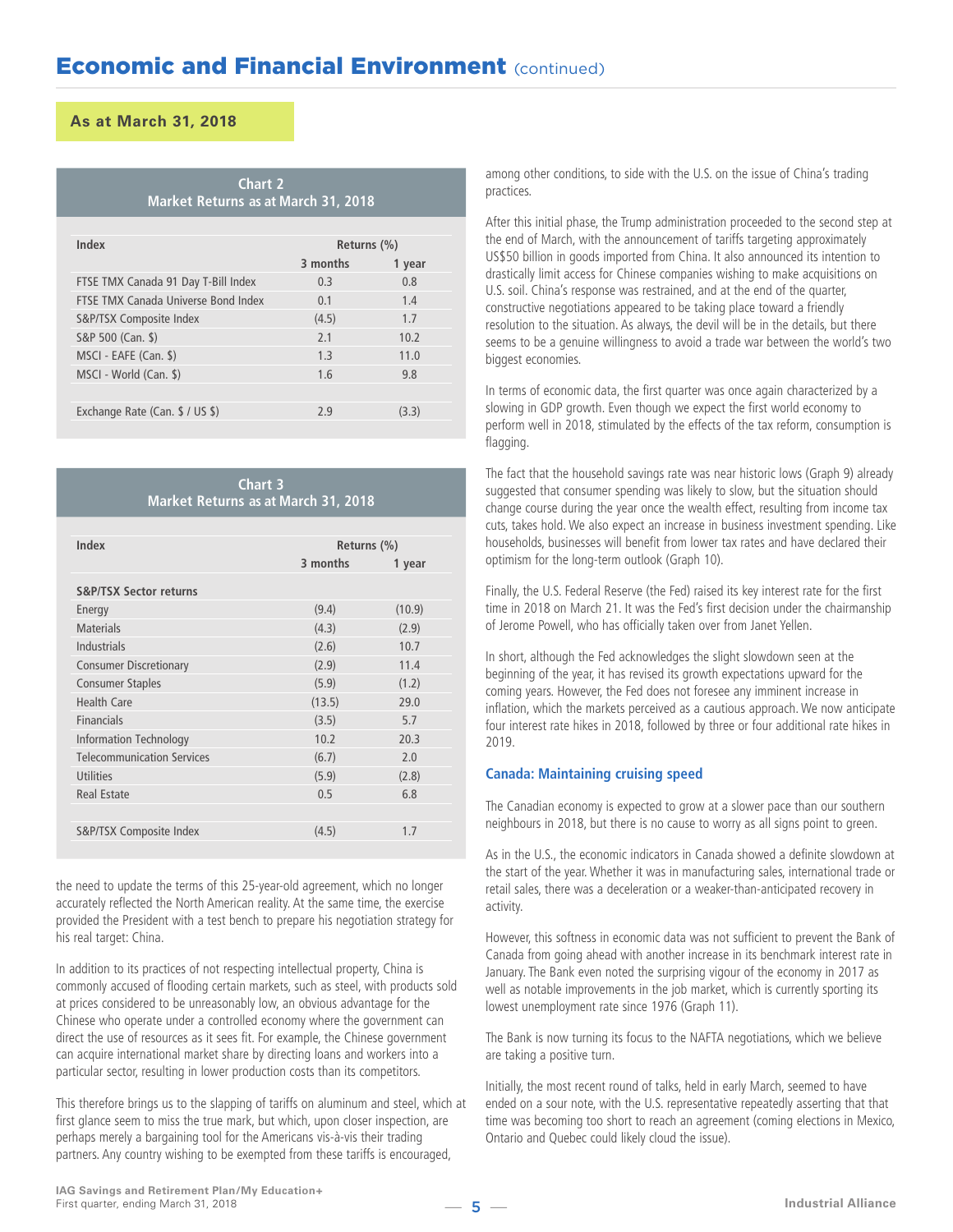| Chart 4<br>Asset mix: Diversified Fund (040) |                |                |      |                  |                                      |                      |  |
|----------------------------------------------|----------------|----------------|------|------------------|--------------------------------------|----------------------|--|
|                                              | Min.           | <b>Neutral</b> | Max. | Actual<br>Weight | Over Weight (+)/<br>Under Weight (-) | Change<br>in quarter |  |
| <b>Money Market</b>                          | $\mathbf{0}$   | 5              | 25   | 6.0%             | $+1%$                                | $-2.0%$              |  |
| Gold (ingot)                                 |                | $\bf{0}$       |      | 2.5%             | $+2.5%$                              | $+0.5%$              |  |
| Canadian Bonds                               | 20             | 45             | 70   | 27.0%            | $-18.0\%$                            | $-4.0\%$             |  |
| <b>International Bonds</b>                   | $\overline{0}$ | $\theta$       | 15   | $0.0\%$          | $0.0\%$                              | $0.0\%$              |  |
| Total - Bonds                                | 20             | 45             | 70   | 27.0%            | $-18.0%$                             | $-4.0%$              |  |
| <b>Canadian Equities</b>                     | 5              | 25             | 45   | 38.0%            | $+13.0%$                             | $+7.0%$              |  |
| U.S. Equities                                | $\overline{0}$ | 12.5           | 45   | 13.0%            | $+0.5%$                              | $-0.5%$              |  |
| International Equities                       | $\overline{0}$ | 12.5           | 45   | 12.5%            | $0.0\%$                              | $-2.0%$              |  |
| <b>Emerging Markets</b>                      | $\overline{0}$ | $\theta$       | 45   | 1.0%             | $+1.0%$                              | $+1.0%$              |  |
| <b>Total - Foreign Equities</b>              | 5              | 25             | 45   | 26.5%            | $+2.0%$                              | $-1.5%$              |  |
| Total - Portfolio                            |                | 100            |      | 100.0%           |                                      |                      |  |

But to everyone's surprise, since then the media have reported that the negotiation climate has shifted, and that all parties are keen to reach an agreement quickly. The Americans have apparently even agreed to abandon some of their more controversial demands regarding the rules of origin in the auto industry (they initially demanded that every car produced in North America contain at least 50% U.S. content), thereby removing at least one major obstacle. It is highly likely that a significant concession will be demanded of Canada and of Mexico in exchange for withdrawing this requirement, but as the next round of negotiations approaches, the tone appears optimistic.

Canada's federal government tabled Budget 2018 in March. To the surprise of many economists, it did not contain any measures for stimulating Canadian business competitiveness. This, despite the fact that several analysts had encouraged the minister of finance, Bill Morneau, to react to the U.S. tax reform with measures seeking, at the very least, to maintain the relative competitiveness of Canadian businesses. Businesses will therefore have to remain patient, since Mr. Morneau has stated that the Canadian tax system is already among the most advantageous in the world.

The main tax measure announced in the 2018 budget was, instead, improving the Canadian parental leave program, which will now be more generous for fathers of new children. The goal is to foster women's participation in the workforce. This type of measure has already proven its worth in Quebec, where the employment rate of women aged 25 to 44 has jumped since its implementation more than 20 years ago (Graph 12).

The Governor of the Bank of Canada, Stephen Poloz, referred to this new measure directly in one of his speeches, noting that its implementation could increase the number of Canadian workers by 500,000, potentially boosting the country's level of economic activity by 1.5%.

Moreover, this budgetary measure seems to be influencing the governor with regard to monetary policy for the next few years; he considers the Canadian economy to be well positioned and that it is the Bank's duty not to stifle its momentum. We are still expecting two to three rate hikes in 2018.

### **Financial markets: Volatility makes a comeback**

As we had anticipated, volatility made a strong comeback in 2018, with stocks posting negative first-quarter returns—a first in nearly three years. It should be remembered that 2017 was one of the least volatile years in the S&P 500's long history and that, in this context, the question that investors should have been asking themselves was not if volatility would return, but when.

The month of January had, however, begun on a highly positive note, with the S&P 500 up more than 5%, one of its best starts to a year. A number of media circulated the idea of a possible "melt-up," that is, a euphoria pushing up stock prices in a way typically seen during the formation of a speculative bubble. Optimists looked to upward revisions of U.S. corporate earnings growth rates, as the tax reform is expected to boost earnings for these companies by roughly 18% in 2018.

February marked a turning point, as the gradual raising of interest rates and, more precisely, the fear of an overly quick tightening of U.S. monetary policy (triggered by a sudden increase in wages in the U.S., which turned out to be just a temporary effect of the minimum wage hike in some states) caused markets to fall. There was nothing benign about this, as it was the fastest correction of more than 10% recorded in S&P 500 history.

Moving forward, the geopolitical backdrop combined with the anticipated tightening of U.S. and European monetary policies should help maintain a climate of healthy volatility on the stock markets for the coming months.

More specifically, there seems to be a growing desire to accelerate the normalization of U.S. monetary policy; over the last few months, the majority of voting members of the Fed's decision-making committee have adopted a more hawkish tone. The recent publication of the committee's forecasts showed that 7 of the 15 members now expect the Fed to go ahead with four rate hikes in 2018, a marked increase since December, when only 4 of 16 members were of such opinion.

February correction, suggesting that the bond bull market is well and truly over.<br> **Industrial Alliance**<br> **Industrial Alliance** Add to this the potential end to quantitative easing in Europe in the fall, and we can expect the bond market to be under pressure throughout the year. It was in fact interesting to note the near-absence of reaction in interest rates during the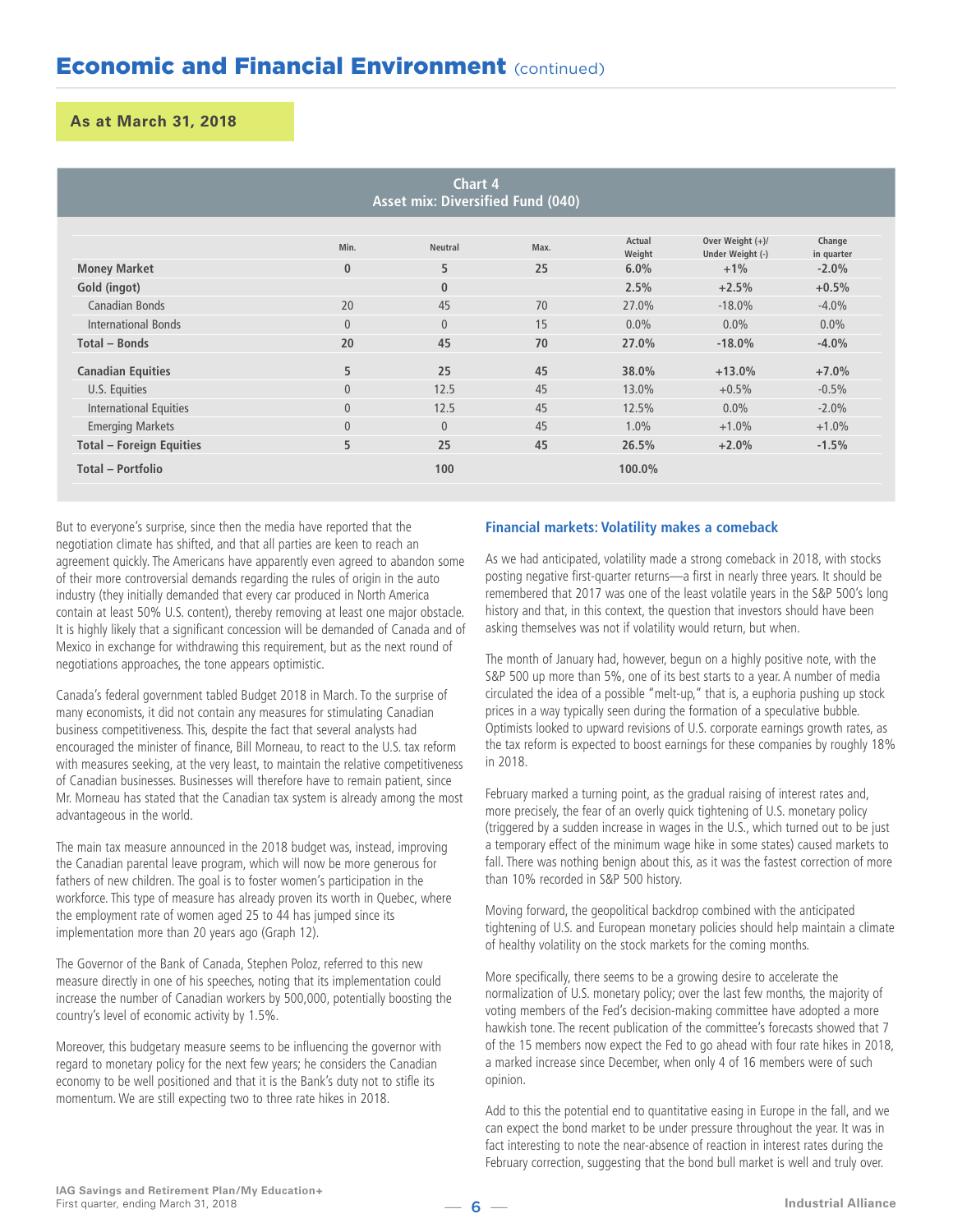| Chart 5<br><b>Estimated Gross Returns for the Next 12 Months Starting on March 31, 2018</b> |                          |        |               |     |                                        |  |
|---------------------------------------------------------------------------------------------|--------------------------|--------|---------------|-----|----------------------------------------|--|
| <b>Market indicators</b>                                                                    | Interest or dividend $+$ |        | Capital gains | $=$ | <b>Total estimated</b><br>gross return |  |
| FTSE TMX Canada 91 Day T-Bill Index                                                         | $2.60\%$                 |        | $2.20\%$      |     | 0.40%                                  |  |
| FTSE TMX Canada Universe Bond Index                                                         | 3.35%                    | $^{+}$ | $(6.60)\%$    | $=$ | $(3.25)\%$                             |  |
| Canadian stocks (S&P/TSX Composite Index) including dividends                               |                          |        |               |     | 9% to 11%                              |  |

In the first quarter, the Canadian bond market, as measured by the FTSE TMX Canada Universe Bond Index, posted a slim gain of 0.1%. The FTSE TMX Canada Short Term Bond Index delivered a return of 0.2%. Finally, the FTSE TMX Canada Long Term Bond Index stayed flat at 0.0%.

The U.S. stock market, measured by the S&P 500 Index, offered a return of -0.8% in the first quarter (+2.1% in Canadian dollars), its first quarterly drop in nearly three years. The Canadian stock market also underperformed, down 4.6% for the first quarter.

Stock markets in Europe and Asia were hit by the sharp return of volatility as well. The European market, represented by the MSCI - Europe Index, lost 4.4% (+1.0% in Canadian dollars), the MSCI - EAFE Index fell 4.3% (+1.3% in Canadian dollars), and the MSCI - World Index dipped 2.2% (+1.6% in Canadian dollars). The emerging markets, measured by the MSCI - Emerging Markets Index, once again managed to pull to the front of the pack with a gain of 0.8% (4.4% in Canadian dollars).

### **Strategy: The return of volatility demands active management**

The financial environment should offer good opportunities for active investors in 2018.

We still recommend staying overweight in equities, since the combination of a robust world economy and a gradual return of inflation provides a good base for riskier asset classes to do well. The impact of tax reform south of our border should not be overlooked, as it is likely to contribute to strong growth in U.S. corporate earnings. In short, although the road may be bumpy, returns should be positive by the end of the year.

Even though we remain optimistic about U.S. equities, we prefer to concentrate this overweight outside the U.S., for two reasons.

First, valuations of the Canadian, European, Japanese and emerging markets are currently at historically low levels relative to the U.S. market (Graph 13).

The Canadian stock market lagged behind considerably at the start of this year, and its underperformance, in Canadian dollars, even reached over 10% at one point in relation to the U.S. market. Foreign interest for Canadian stocks, and more generally for energy stocks, has been rather weak for the last few months, causing us to see growth potential over the coming quarters. In our opinion, it would take just a few positive surprises in the NAFTA negotiations for foreigners to become interested in Canada once again, which would bolster both the S&P/TSX Index and the loonie.

Second, an analysis of the historical behaviour of the U.S. stock market shows that the price-to-expected-earnings ratio for the S&P 500 tends to drop an average of 2.5 points whenever the Fed is in the process of tightening its

monetary policy. In other words, under the hypothesis of a strong compression equivalent to the current ratio (estimated at 17.0X at the end of the first quarter) in the next 12 months (thereby dropping to 14.5X), the impact could be a 15% decrease in anticipated profits. Given that anticipated growth for earnings is around 18%, this aggressive scenario points to a rather low potential return for the U.S. stock market in 2018.

The Diversified Fund's exposure to equities increased significantly in the first quarter, as we considered the episode of the 10% drop in equities to be a good buying opportunity. This overweight is not supported by a holding of index put options, given the high level of volatility which makes the options expensive in our view. In fact, we sold our holding of options during the violent upswing of the VIX Index in early February, at a very attractive price.

At the end of the quarter, Canadian equities represented 38% of the Diversified Fund, compared to a total of 29% for foreign equities.

More specifically, the weight of Canadian equities jumped significantly during the quarter, for two reasons. First, we sought to take advantage of the opportunities provided by the return of volatility on the markets, by making purchases during the February correction. Second, the attractive relative valuation currently offered by the Canadian stock market compelled us to gradually build a strategic overweighting of Canadian equities, which accounted for 35% of the fund's size by the end of the quarter. Added to this is a weight of 3% in Canadian preferred shares, which we continue to favour given our expectations of higher interest rates.

We have maintained an underweighting in bonds, in light of the international trend toward monetary policy tightening, as well as the new prospects for increases to the Canadian key interest rate in 2018. We have nonetheless maintained a dynamic management strategy of maturities in relation to our peers over the quarter, taking positions in long-term U.S. bonds in order to protect the portfolios in the case of a stock market decline and to benefit from long-term U.S. rates, which appear well ensconced for the moment.

The weighting of bonds decreased to 27%, a level that remains well below the 45% target, due to the good performance of the asset class. The reduction in bond weight was achieved through the sale of short-term Canadian bonds, which were exposed to underperformance should the Bank of Canada raise its key rate.

Cash is now close to target at 6%, which gives us the possibility of taking advantage of any opportunities that present themselves on the stock markets.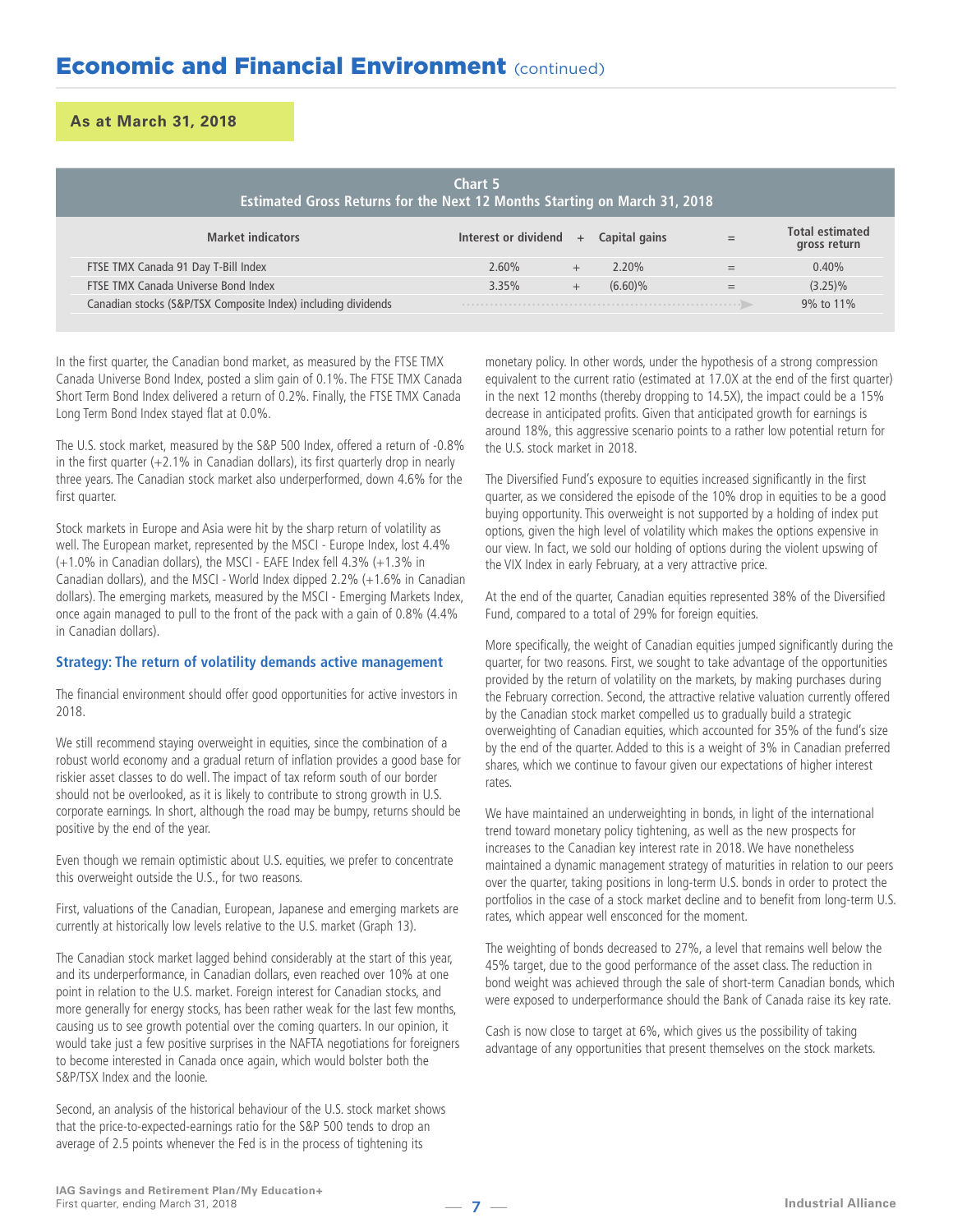# **As at March 31, 2018**

| Chart 6<br><b>Economic and financial scenarios</b> |                   |      |      |         |      |      |                                   |                                                           |
|----------------------------------------------------|-------------------|------|------|---------|------|------|-----------------------------------|-----------------------------------------------------------|
|                                                    | Economic scenario |      |      |         |      |      |                                   |                                                           |
|                                                    |                   |      |      |         |      |      | Change since<br>December 31, 2017 |                                                           |
|                                                    |                   | 2016 | 2017 | 2018    | 2019 | 2020 | 2018                              | 2019                                                      |
| <b>United States</b>                               | Real GDP          | 1.5% | 2.3% | 2.8%    | 2.5% | 2.2% | $+0.3%$                           | $+0.3%$                                                   |
|                                                    | Inflation rate    | 1.3% | 2.1% | 2.5%    | 2.3% | 2.3% | $+0.4%$                           | $+0.1%$                                                   |
|                                                    | Unemployment rate | 4.9% | 4.4% | 3.9%    | 3.7% | 3.7% | $-0.1\%$                          | $-0.1%$                                                   |
| Canada                                             | Real GDP          | 1.4% | 3.0% | $2.2\%$ | 1.8% | 1.8% |                                   |                                                           |
|                                                    | Inflation rate    | 1.4% | 1.6% | 2.3%    | 2.2% | 2.1% | $\cdots$<br>$+0.2%$               | $\hspace{0.1mm}-\hspace{0.1mm}-\hspace{0.1mm}$<br>$+0.2%$ |
|                                                    | Unemployment rate | 7.0% | 6.3% | 5.9%    | 5.8% | 5.8% | $-0.1\%$                          | $-0.2%$                                                   |

| <b>Financial scenario*</b> |        |                  |           |                                   |                  |                   |  |  |
|----------------------------|--------|------------------|-----------|-----------------------------------|------------------|-------------------|--|--|
|                            |        | <b>Targets</b>   |           | Change since<br>December 31, 2017 |                  |                   |  |  |
|                            | Actual | <b>June 2018</b> | Dec. 2018 | <b>June 2019</b>                  | <b>June 2018</b> | Dec. 2018         |  |  |
| Interest rate              |        |                  |           |                                   |                  |                   |  |  |
| U.S. 10-year rates         | 2.75%  | 2.90%            | 3.25%     | 3.50%                             | $+0.20$          | $+0.30$           |  |  |
| Canada 10-year rates       | 2.10%  | 2.50%            | 2.75%     | 2.95%                             | $+0.15$          | $+0.15$           |  |  |
| <b>Exchange rates</b>      |        |                  |           |                                   |                  |                   |  |  |
| US \$/Can. \$              | 0.8    | 0.8              | 0.82      | 0.85                              | $-0.03$          | $-0.02$           |  |  |
| US \$/Euro                 | 1.18   | 1.22             | 1.23      | 1.25                              | $+0.02$          | $+0.01$           |  |  |
| Oil price (WTI), US \$     | 51.67  | 65               | 67        | 68                                | $+6$             | $+7$              |  |  |
| S&P 500                    | 2,519  | 2,100            | 2,950     | 3,050                             | $+120$           | $-\,-$            |  |  |
| S&P/TSX                    | 15,635 | 17,175           | 17,825    | 19,075                            | $+525$           | $\qquad \qquad -$ |  |  |

\* end of period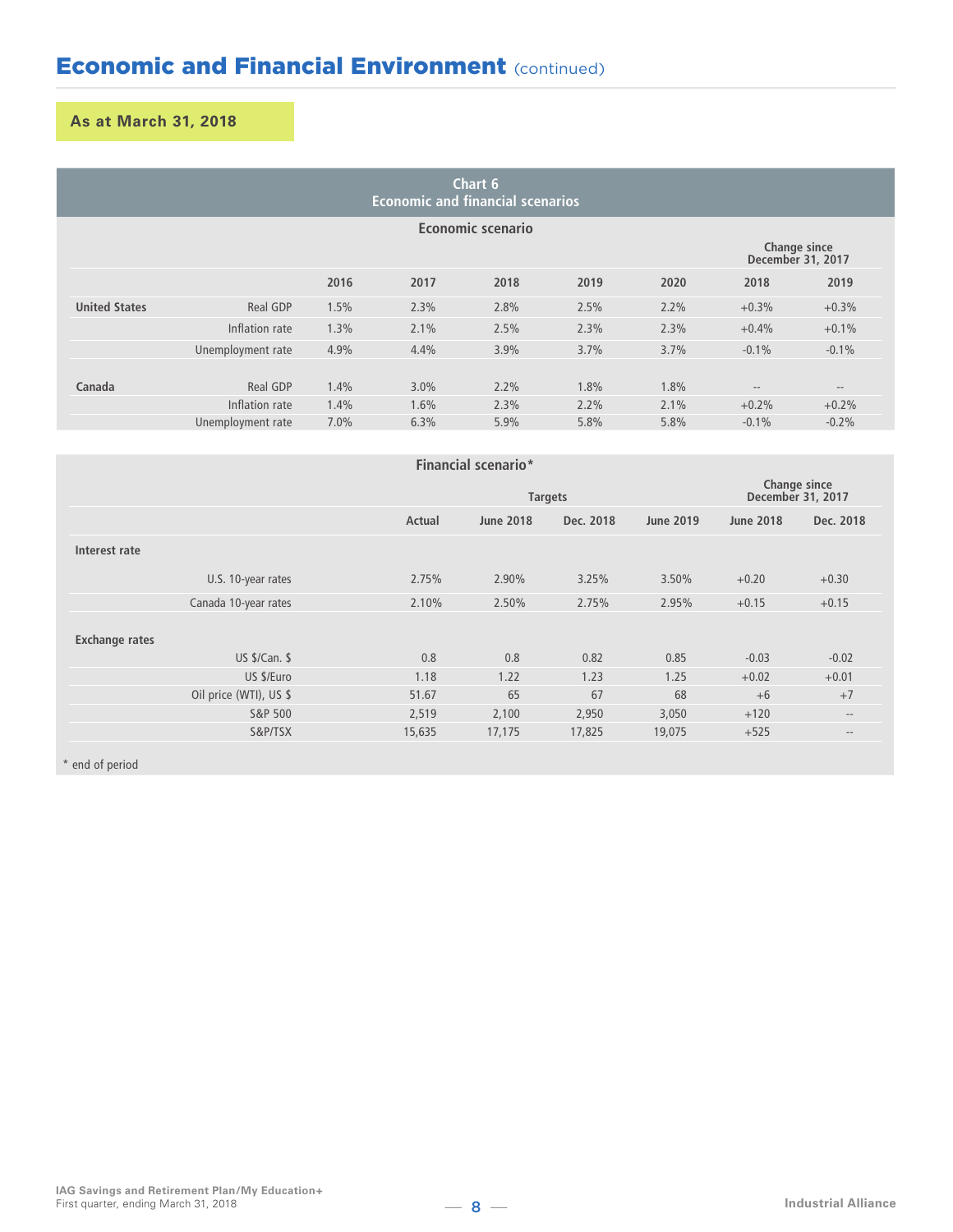

**Graphique 6**



#### **Graph 8**



*Unemployment rates, %*





#### **Graph 7**

#### **Eurozone: Annual growth in total employment** *Annual growth rate, %*





**IAG Savings and Retirement Plan/My Education+** First quarter, ending March 31, 2018